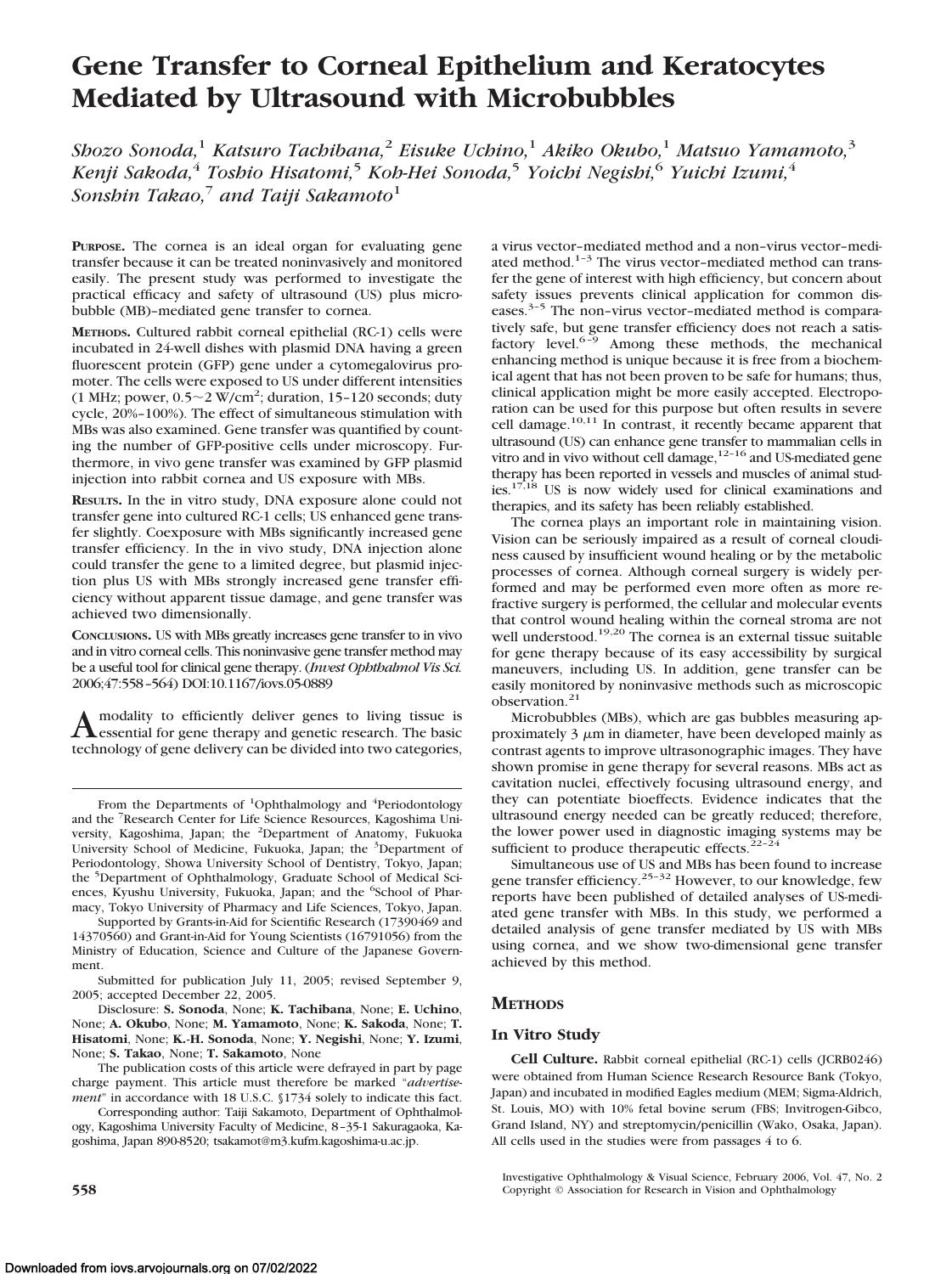**Plasmids.** An expression vector for the green fluorescent protein (GFP) gene, *pEGFP-N2*, a mammalian expression vector containing a cytomegalovirus immediate-early enhancer/promoter, was obtained from Clontech Co., Ltd. (Palo Alto, CA). Plasmids grown in *Escherichia coli* host strain XLI-blue were purified (Plasmid Kit; Qiagen, Valencia, CA) and suspended in TE buffer (pH 8.0) at a concentration of 1.0  $\mu$ g/ $\mu$ L. Plasmids were then suspended in phosphate-buffered saline (PBS; Invitrogen-Gibco), and the pH was adjusted to 7.35.

**Ultrasound Exposure.** RC-1 cells were collected with trypsin (Sigma-Aldrich), passed through a cell strainer (Becton Dickinson, Franklin Lakes, NJ), and put into a 48-well collagen type 1–coated glass bottom chamber (Asahi Technoglass, Chiba, Japan) filled with  $400 \mu L$ MEM with 10% FBS,  $4 \times 10^4$ cells/well. A plasmid solution 0.5  $\mu$ L was added to the medium. Immediately thereafter, US was exposed to the medium using a 6-mm probe generated by an US machine (Sonitron 2000; Richmar, Inola, OK). During exposure, the medium-containing cells were gently stirred by a magnetic stirrer (300 rpm). To induce MBs, perflutren protein type A microsphere (Optison; Amersham Health, Princeton, NJ)—a well-established, second-generation US medical diagnostic product with robust capability—was used. It is an albumin-shelled US contrast agent composed of approximately 5 to 8  $\times$  $10^8$  MBs per milliliter measuring between 2 and 4.5  $\mu$ m in diameter and filled with octaperfluoropropane. The indicated percentage was added to the plasmid solution (0.5, 0.25, or 0.1  $\mu$ L), gently mixed, and left for 60 seconds. Immediately thereafter, the mixed solution was added to the dish and exposed to US as described.

**Gene Transfer Efficiency.** After gene transfer treatment, including plasmid alone or plasmid plus US exposure, the cells were incubated in a medium containing 10% FBS for 48 hours and then were observed by phase-contrast microscopy with or without a 515-nm filter (Olympus, Tokyo, Japan). A randomly selected field (4 fields/well with  $100 \times$  magnification) was photographed. The photographs were monitored by a NIH image analyzer, and the ratio of GFP-positive cells to all cells in each field was evaluated by masked observers. To determine the duration of GFP expression, GFP expression was evaluated on days 4, 8, 14, and 30.

**Cell Survival and Cell Damage.** Survival of cells was evaluated by counting living cells. Briefly, after 48 hours of incubation, the dishes were washed twice with PBS, four microscopic fields per well were photographed, and the living cells were counted. Cell damage was evaluated by lactate dehydrogenase (LDH)–releasing assay according as the manufacturer's instructions (Roche, Penzberg, Germany). Cells cultured on a 48-well plate were treated by each procedure, and cell damage was evaluated after 6 hours. The most severe cell damage was obtained by treatment with 1% Triton X (Sigma-Aldrich) and was used as a positive control. Cells with no treatment were applied as negative controls. Cell damage was expressed as: % LDH of sample LDH of negative control/LDH of positive control  $-$  LDH of negative control.

#### **In Vivo Study**

After obtaining the approval of Kagoshima University ethics committee, all animals were used humanely in strict compliance with the ARVO Statement for the Use of Animals in Ophthalmic and Vision Research.

New Zealand albino rabbits (male; age, 14 weeks; weight, 3000 g; KBT Oriental Co., Saga, Japan) were first anesthetized with intramuscular injection of ketamine hydrochloride (14 mg/kg) and xylazine hydrochloride (14 mg/kg). Plasmid 10  $\mu$ L mixed with PBS 2  $\mu$ L was injected under surgical microscopy into the center of each cornea using a syringe with a 30-gauge needle. Immediately thereafter, a 6-mm US probe was placed directly on the corneal surface, and US was generated. When MBs were used, plasmid 10  $\mu$ L mixed with perflutren protein (Optison; Amersham Health)  $2 \mu L$  was injected instead of a plasmid with PBS. The intensity of US was set at 1 MHz, 120 seconds, 50% duty cycle, and 3 US powers  $-1$  W/cm<sup>2</sup>, 1.5 W/cm<sup>2</sup>, and 2 W/cm2 —were examined.

**GFP Expression.** The presence of fluorescence signaling in the in vivo gene expression was determined using direct stereomicroscopy 72 hours after gene transfer (Olympus, Tokyo, Japan). The value of gene transfer was graded according to our scoring system by 3 masked observers. Only GFP expression scores agreed to by at least 2 of the observers were used in the analysis. Scoring criteria and representative photographs are shown in Figure 1. Transfection efficiency was expressed by a score of 0 to 5 ( $0 =$  not GFP positive;  $5 =$  most intensely GFP positive).

**Histology.** All the animals were killed by overdose intravenous injection of pentobarbital. The eyes were enucleated 48 hours after treatment and were immediately frozen in liquid N2–cooled isopentane. Serial sections  $(6 \mu m)$  were sliced with a cryostat, placed on slides, and air dried. Regular fluorescent images and differential interference images were obtained by fluorescence microscopy (BX-FLA; Olympus, Tokyo, Japan) and were fitted using the IP Laboratory program (Scanalytics, Inc.; Fairfax, VA) on a personal computer. For light microscopy, the eyes were fixed with 3.7% formaldehyde in PBS, dehydrated with a graded alcohol series, and embedded in paraffin. Sections were cut and stained with hematoxylin and eosin. For the electron microscopy, the tissue was fixed with 4% paraformaldehyde, and the specimens were then dehydrated in a series of graded ethanols and embedded in epoxy resin. Thin sections were cut on an ultramicrotome, stained with uranyl acetate–lead citrate, and observed with an electron microscope (JEM-100CX; JEOL, Tokyo, Japan), as described. All the specimens were then observed by 2 masked observers who received no information about the specimens.



**FIGURE 1.** Representative photographs of scoring criteria. Gene transfer efficiency was expressed as a score of 0 to 5. Scoring was performed by 3 masked observers according to the following criteria. 0: no positive cells; 1: 1 to 25 positive cells in each field; 2: 26 to 50 positive cells in each field; 3: 51 to 75 positive cells in each field; 4: 75 to 150 positive cells in each field; 5: 151 or more positive cells in each field. Bar,  $400 \mu m$ .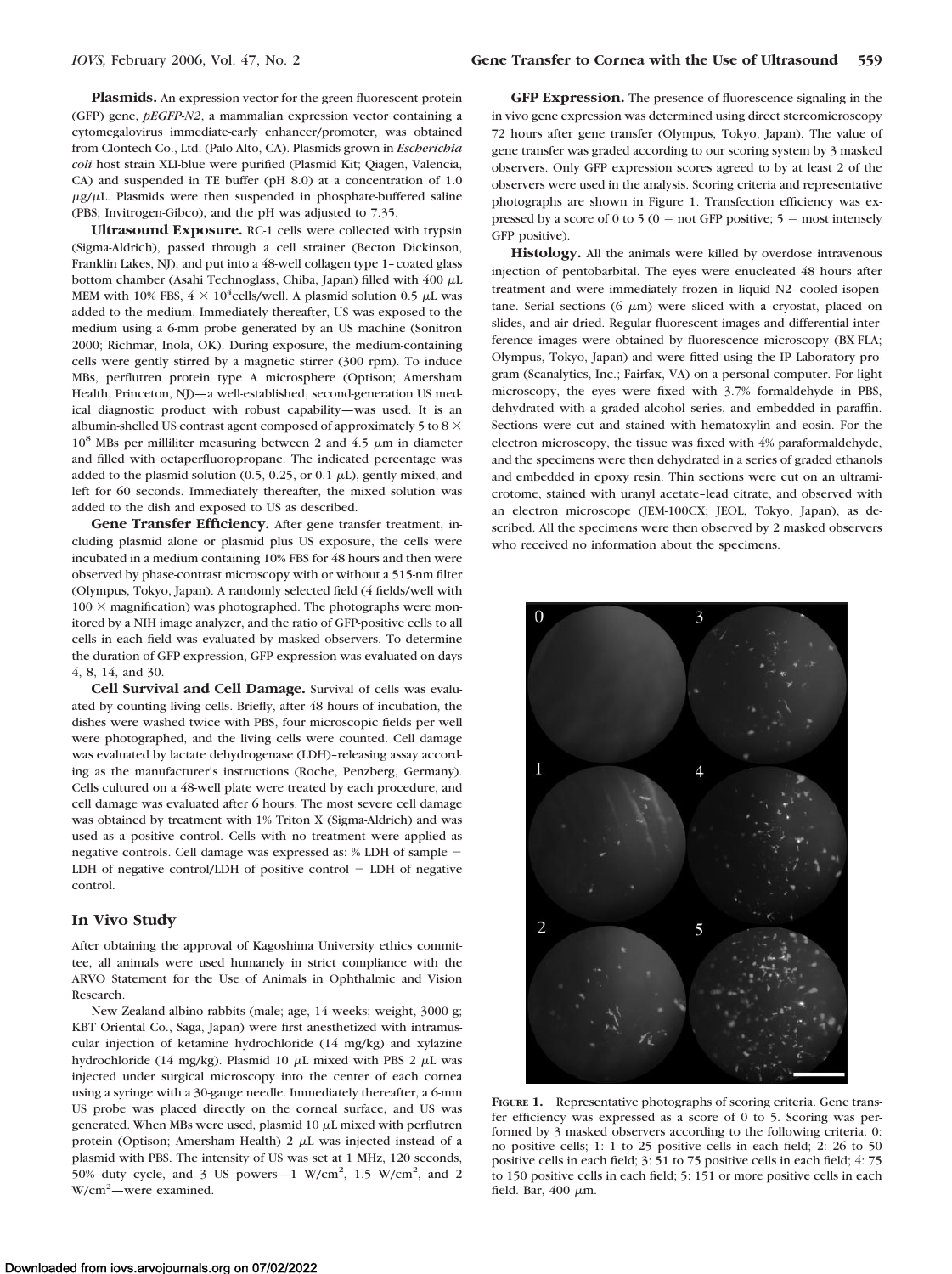#### **Statistical Analysis**

All values were expressed as mean  $\pm$  SEM. Analysis of variance with subsequent Scheffe test and Mann-Whitney *U* test was used to determine the significance of the difference in multiple comparison. Differences with a  $P < 0.05$  were considered significant.

#### **RESULTS**

#### **In Vitro Study**

**Gene Transfer by Ultrasound.** Numerous RC-1 cells were GFP positive after US exposure with the plasmid solution (Fig. 2A). Cells treated with the plasmid solution alone or the plasmid solution with MB perflutren protein (Optison; Amersham Health) alone did not show any fluorescein (Fig. 2B).

**Gene Transfer by US Plus MBs.** Under any of the following experimental US conditions—1 W/cm<sup>2</sup>, 60 seconds, duty cycle 50%; 1 W/cm<sup>2</sup>, 120 seconds, duty cycle 50%; 2 W/cm<sup>2</sup>, 60 seconds, duty cycle 50%; 2 W/cm2 , 120 seconds, duty cycle 50%—the ratio of GFP-positive cells treated by US with MBs was significantly (two to four times) higher than that by US alone (Mann-Whitney  $U$  test,  $P \le 0.01$  Fig. 2C). To identify the optimal conditions to transfer genes by US plus MBs, the following four parameters were examined.

*Duty Cycle.* According to our previous studies, three duty cycles (20%, 50%, or 100%) were examined under an intensity of 1 W/cm<sup>2</sup> and 60-second exposure with 20% MBs.<sup>29,30,32</sup> As a result, the GFP-positive cell ratios were 11.3% with a duty cycle of 20%, 18.0% with a duty cycle of 50%, and 35.6% with a duty cycle of 100%. The GFP-positive cell ratio of duty cycle 100% US plus MBs was significantly higher than that under the other three conditions (Scheffe test,  $P \le 0.01$ ; Fig. 3A). On the other hand, the average number of survival cells was low with a duty cycle of 100%; for 79 cells per field, the duty cycle was 20%; for 171 cells per field, it was 50%; for 17.1 cells per field per, it was 100%. Cell damage was high in US, with a duty cycle of 20% or 100% in LDH assay (Fig. 3B). These results indicate that a duty cycle of 50% is preferable for obtaining high gene transfer efficiency with minimal cell damage.

*MBs.* Three concentrations of MBs—20%, 50%, and 100%—were examined under the US condition of 1 W/cm2 , 60 seconds, and duty cycle 50%. The GFP-positive ratio was highest in cells treated by US with 20% MBs (Scheffe test,  $P \le 0.01$ ; Fig. 3C). Cell survival was lowest in the 100% MB group, and no significant difference was found between the 20% and the 50% MB groups (170.7 cells/field in 20% MBs, 163 cells/field in 50% MBs, 38 cells/field in 100% MBs). A similar tendency was found by LDH assay (data not shown). Thus, 20% MBs was preferable.

*Exposure Time.* According to our previous study, a US exposure duration exceeding 120 seconds significantly damaged cells<sup>29,32</sup>; thus, a US exposure time of 15 to 120 seconds was examined under the condition of 1 W/cm<sup>2</sup>, duty cycle 50%, with 20% MBs. As a result, the GFP-positive ratio was equally high for 60-and 120-second exposures (Fig. 3D). Cell damage was not apparent in any experimental group (Fig. 3E).

*US Intensity.* US intensities of 0.5, 1.0, 1.5, and 2.0  $W/cm<sup>2</sup>$ were examined under the condition of 50% duty cycle and 60-second exposure with 20% MBs. A GFP-positive ratio of 0.5  $W/cm<sup>2</sup>$  US group was significantly smaller than that in any of the other 3 groups (Scheffe test,  $P < 0.01$ ; Fig. 2F). LDH assay also indicated that cell damage was significantly high in the 1.5 and 2.0 W/cm<sup>2</sup> exposure groups ( $P < 0.01$ ; Fig. 3G), whereas little cell damage was observed in cells treated with 0.5 or 1.0  $W/cm<sup>2</sup>$  US intensity. Representative images are shown in Figures 3H and 3I.

#### **In Vivo Study**

**Gene Transfer by US.** All GFP-positive cells in rabbit eyes underwent treatment. Eyes that received plasmid injection alone showed mild GFP-positive cells distributed within the injected area. GFP-positive cells were observed mainly in the corneal stroma. Average fluorescein score was  $2.1$  ( $n = 24$ ). On the other hand, eyes that received plasmid injection and US (1 W/cm2 , 120 seconds, duty cycle 50%) had more GFP-positive cells (average score, 2.6;  $n = 14$ ) than those that received plasmid injection alone. However, the difference was not statistically significant (Fig. 4).

**Gene Transfer by US and MBs.** From the in vitro study, 20% MBs were chosen. The average score of GFP-positive cells in cornea was 3.5 for eyes treated by US of  $1 \text{ W/cm}^2$ , 120 seconds, 50% duty cycle with MBs  $(n = 41)$ . A significantly higher score  $(4.5)$  was obtained with simultaneous treatment by US and MBs than by US alone (2.6) or MBs alone (2.0) (Scheffe test,  $P \le 0.05$ ; Fig. 4), and it was achieved with US of  $2 \text{ W/cm}^2$ , 120 seconds, and 50% duty cycle ( $n = 12$ ). GFP-



**FIGURE 2.** GFP-positive cells in gene-transferred rabbit corneal epithelial (RC-1) cells. (**A**) Fluorescence photograph of gene-transferred RC-1 cells. Many cells show a GFP-positive reaction in the whole cytoplasm. Bar, 100  $\mu$ m. (B) GFP-positive ratio by different methods. Numerous RC-1 cells were GFP positive after ultrasonic exposure with the plasmid solution. Cells treated with the plasmid solution alone or the plasmid solution with perflutren protein (Optison; Amersham Health) alone did not show any fluorescein (Mann-Whitney *U* test, \**P* 0.01). (**C**) GFP-positive ratio of cells treated by US exposure with MBs. GFP-positive ratio treated by US with MBs was significantly higher (2-4 times) than that by US alone (Mann-Whitney U test,  $*P < 0.01$ ). 1 W/cm<sup>2</sup>, 60 seconds, duty cycle 50%: US only,  $n = 14$ ; with MB,  $n = 38$ . 1 W/cm<sup>2</sup>, 120 seconds, duty cycle 50%: US only,  $n = 15$ ; with MB,  $n = 24$ . 2 W/cm<sup>2</sup>, 60 seconds, duty cycle 50%: US only,  $n = 15$ ; with MB,  $n = 23$ . 2 W/cm<sup>2</sup>, 120 seconds, duty cycle 50%: US only,  $n = 15$ ; with MB,  $n = 13$ .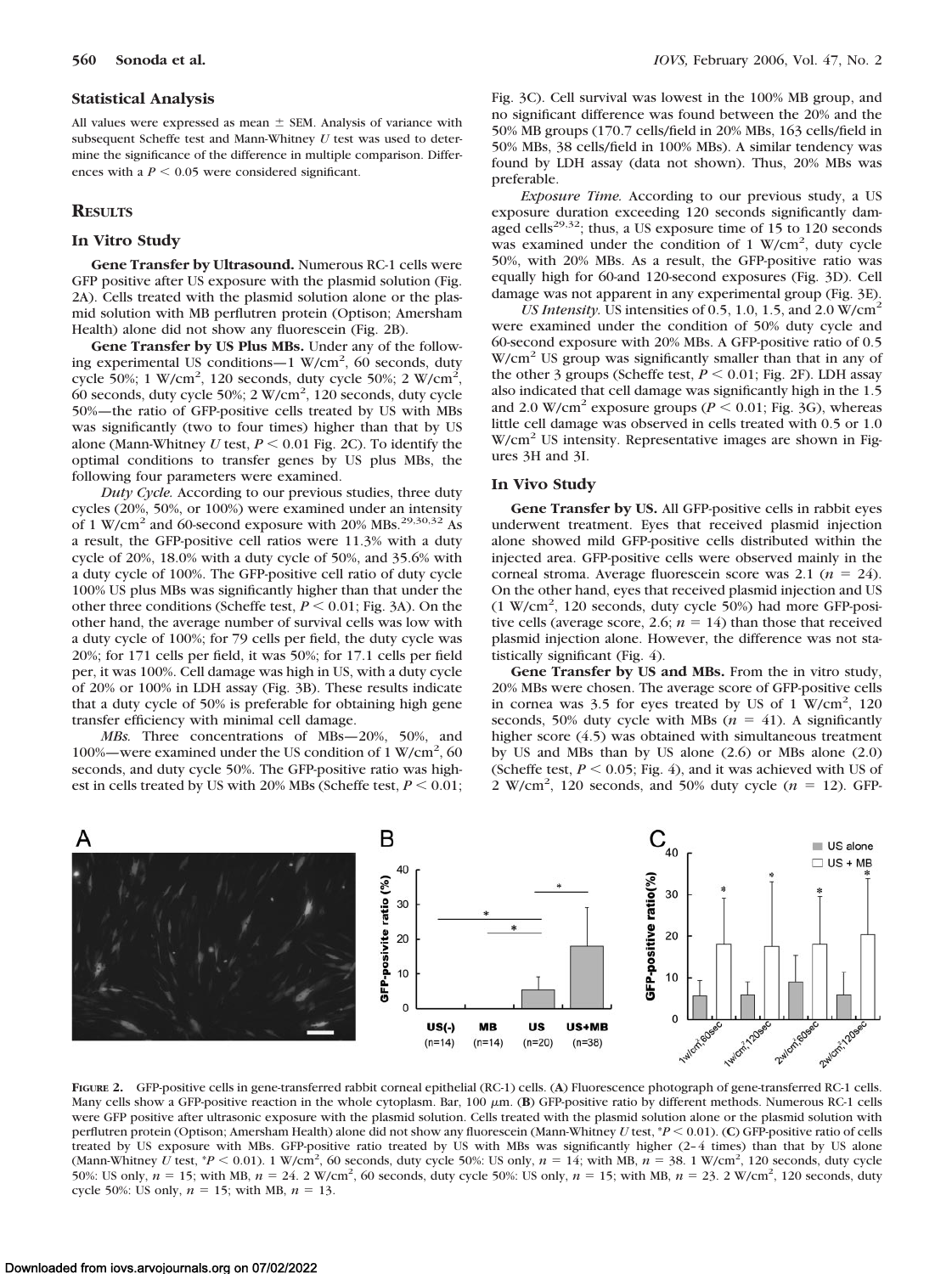

**FIGURE 3.** Gene transfer by US and MBs under different conditions. (**A**) GFP-positive ratio at a different duty cycle. GFP-positive ratio of duty cycle 100% US plus MBs was significantly higher than under the other 3 conditions (Scheffe test,  $*P < 0.01$ ). (**B**) Cell damage at different duty cycle. LDH assay indicates that cell damage was high in US at duty cycle 20% or 100%. (**C**) GFP-positive ratio at different concentrations of MBs. GFP-positive ratio was highest in cells treated by US with 20% MBs (Scheffe test,  $*P < 0.01$ ). (D) GFP-positive ratio at different US exposure times. GFP-positive ratio was equally high at 60- and 120-second exposures. (**E**) Cell damage at different US exposure times. Cell damage was not apparent in any experimental group. (F) GFP-positive ratio at different US powers. GFP-positive ratio of 0.5 W/cm<sup>2</sup> US group was significantly smaller than that of any of the other 3 groups (Scheffe test,  $*P < 0.01$ ). (G) Cell damage at different US powers. LDH assay indicates that cell damage was significantly high in the 1.5 or 2.0 W/cm<sup>2</sup> exposure group (\**P* < 0.01), whereas little cell damage was noticed in cells treated with 0.5 or 1.0 W/cm<sup>2</sup> US power. (**H**) Phase-contrast photograph of RC-1 cells immediately after US exposure. No apparent cell damage was observed. Bar, 100  $\mu$ m. (I) Phase-contrast photograph of RC-1 cells immediately after US exposure. Apparent cell damage was found in many cells (arrows). Bar, 100  $\mu$ m.

positive cells were observed exclusively where US was exposed (Fig. 5). US intensity greater than  $3 \text{ W/cm}^2$  caused immediate stromal haziness, which resolved spontaneously with no treatment (data not shown).

**Duration of GFP Expression.** The duration of GFP expression in cornea was evaluated in the eye treated with US and MBs under 20% MBs, 2 W/cm<sup>2</sup>, 120 seconds, duty cycle 50%. GFP-positive cells appeared on the following day and increased the strength and the number of GFP-positive cells for 8 days (Fig. 6). GFP-positive cells in cornea gradually decreased in number and strength over time, and the average GFP-positive score on day 14 was  $2 (n = 13)$  (Scheffe test  $P \le 0.01$ ). On day 30, only a faint GFP-positive reaction was noticed  $(n = 4)$ .

**Histologic Findings.** Fluorescence microscopic examination showed that GFP was present in spindle-shaped cells in the targeted regions of the corneal stroma; thus, we speculated that keratocytes were also present (Fig. 7). Importantly GFP- positive cells were limited to the US-exposed area. No GFP was detected in untreated cornea or other intraocular tissues, such as ciliary epithelial cells, trabecular meshwork, cells lining Schlemm canal, lens epithelial cells, or retina (data not shown). Light and electron microscopic examination 48 hours after treatment showed no corneal damage, such as opacity or persistent epithelial defects, after US plus MB treatment, even under the strongest power studied in this series  $(2 \text{ W/cm}^2, 120)$ seconds, duty cycle 100%; data not shown).

## **DISCUSSION**

US is broadly used for clinical imaging, and its safety has been reliably established. Only in the past few years have studies demonstrated US-enhanced gene delivery to mammalian cells in vitro and in vivo. $12-18$  Moreover, the presence of MBs near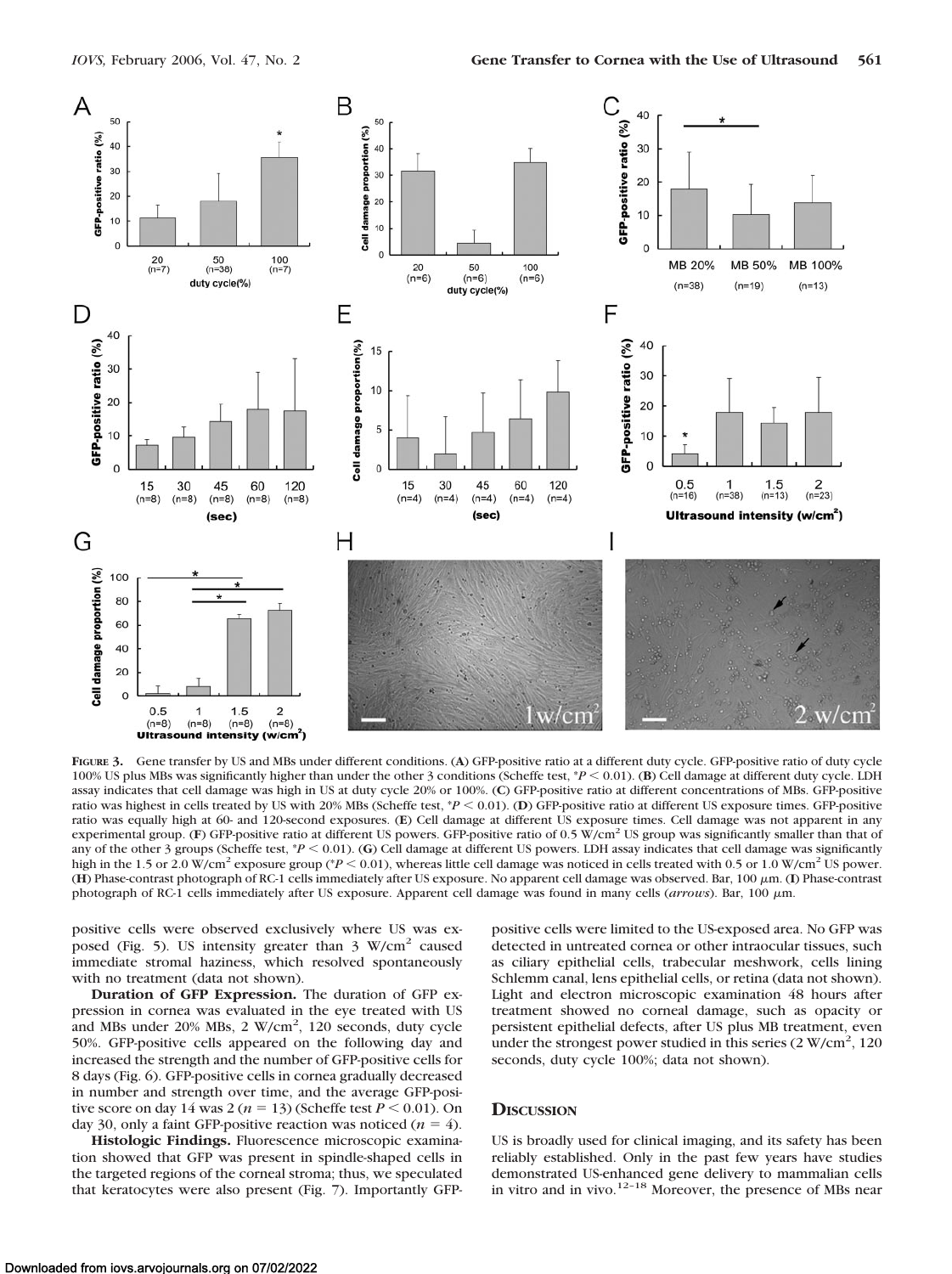Pla, plasmid DNA injection.



that received plasmid injection alone or plasmid with MBs showed fluorescein-positive cells widely distributed within the injected area (plasmid alone,  $n = 24$ ; plasmid with MB,  $n = 8$ ). Eyes that received plasmid injection and US showed more numerous GFP-positive cells  $(n = 14)$  than those that received plasmid injection alone. A significantly higher score was obtained by simultaneous treatment of US and MBs (1 W/cm<sup>2</sup>,  $n = 41$ ; 1.5 W/cm<sup>2</sup>,  $n = 13$ ; 2 W/cm<sup>2</sup>,  $n = 12$ ) than by US alone (2.6) or MBs alone (2.0) (Scheffe test,  $*P < 0.05$ ,  $*P < 0.01$ ).



**FIGURE 6.** Duration of GFP expression in rabbit cornea was evaluated in the eye treated with US and MBs. GFP-positive cells appeared on the following day and increased the strength and number of GFP-positive cells for 8 days. GFP-positive cells in cornea gradually decreased in number and strength over time, and the average GFP-positive score on day 14 was 2 ( $n = 13$ ) (Scheffe test,  $P < 0.01$ ). On day 30, only faint GFP-positive reaction was observed  $(n = 4)$ .

m are considered ideal for this purpose. To gain further insight into the practicability of sonoporation, the cornea was selected as the subject of the present study because it can be noninvasively treated and monitored with the use of standard ophthalmological equipment, allowing visualization the cornea and the surrounding tissues under high magnification and per-

the cells further increases the gene transfection rate by lowering the acoustic pressure threshold needed to induce the microjets that penetrate the cellular membrane.<sup>25-32</sup> Sonography contrast-agent MBs with diameters ranging from 1 to 10

**FIGURE 5.** Fluorescence photograph of rabbit cornea 7 days after treatment. Twelve microliters plasmid with MBs was injected into the central cornea (*arrows*); this was followed by US exposure. *Arrowheads* indicate exactly where the US probe was placed. GFP-positive cells were specifically located where the US was exposed. A few GFP-positive cells are seen in the surrounding area. *Asterisks* indicate the corneal margin.



**FIGURE 7.** Fluorescence microscope photograph of rabbit cornea after treatment with US and MBs  $(2 \text{ W/cm}^2, \text{ duty cycle } 50\%, 120 \text{ sec-}$ onds). GFP is present mainly in spindle-shaped cells in the targeted regions of the corneal stroma (arrows). Bar, 10 μm.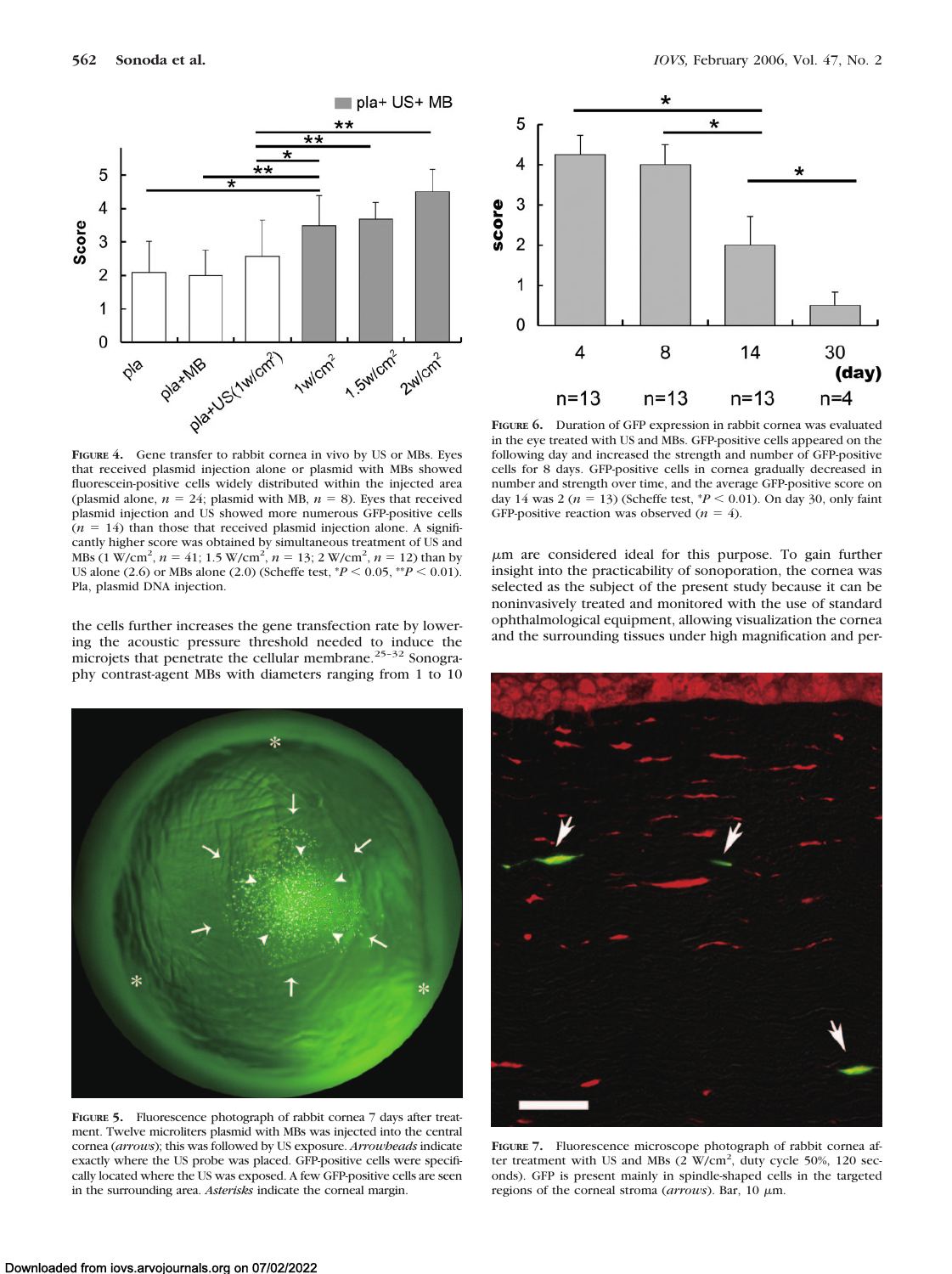mitting easy determination of gene transfection and tissue damage.

To establish the optimal condition of US MB–mediated gene transfer to cornea, 98 different patterns of various US conditions were examined in vitro in preliminary studies because it is difficult in practice to study so many different patterns using rabbit eyes in vivo. First, the duty cycle of US was evaluated. Results clearly showed that a duty cycle of 100% is most effective to transfer genes. However, cell damage was too strong with a duty cycle of 100%. Therefore, a duty cycle of 50% was chosen for our purpose. Second, the amount of MBs perflutren protein (Optison; Amersham Health) was evaluated. Cytotoxicity was highest in 100% MBs, and gene transfer efficiency was highest in 20% MBs. Thus, 20% MBs was chosen. Third, the exposure time of US was evaluated. An exposure time longer than 120 seconds significantly damaged the cells, and an exposure time shorter than 60 seconds could not transfer the gene efficiently. Sixty- and 120-second exposure provided almost identical gene transfer efficiency and cell toxicity. Finally, US power was studied. It is understandable that high US power can transfer the gene to cells but also induce strong cell damage. Considering gene transfer efficiency and cellular damage, a US power of 1 or 2 W/cm<sup>2</sup> should be appropriate.

Contrary to in vitro experiments, US alone revealed no significant enhancement of gene transfer compared with controls. Because the cornea is composed of multiple cell layers and abundant extracellular matrix, it is postulated that higher US intensities are needed to produce sufficient microjets to damage cells or inject genes into cells. Adding MB with the plasmids, on the other hand, increased gene transfer efficiency by twofold to threefold. Optic examination showed that GFP was present mainly in keratocytes at the US-targeted regions of the corneal stroma. GFP was not detected in the untreated area of the cornea or other intraocular tissues. It is noteworthy that US induced no immediate corneal damage, such as opacity or defect of corneal/ciliary epithelial cells. Surrounding trabecular meshwork, cells lining Schlemm canal, lens epithelial cells, and retina seemed to be intact.

Previously, Wang et al.<sup>22</sup> reported perflutren protein (Optison; Amersham Health) with DNA could achieve effective gene transfer in muscle. However, effective gene transfer could not be performed in cornea in the present study. Because the cornea has more abundant extracellular materials than muscle, perflutren protein (Optison; Amersham Health) alone might not be effective for transferring DNA to cells.

Viral vector– or liposome-mediated gene transfer methods are effective for transferring genes to almost every cell that comes in contact with vectors $33,34$  (e.g., the adenoviral vector). Because the long-term effects of gene transfer on recipient cells remain unclear, the cells to which genes are transferred should be strictly controlled. Especially when transferring genes to the cornea, the pupillary area should be avoided so as not to threaten vision. The present method greatly reduces this concern because of the precise targeting it makes possible.

In previous studies we reported that electroporation-mediated gene transfer can be achieved in rat cornea.<sup>35-37</sup> However, in larger animals, including rabbit, electroporation may be hazardous because the cardiovascular system is sometimes impaired by treatment (data not shown). Therefore, at present it might not be easy to apply electroporation for human gene therapy.

When the vehicle with the gene of interest is injected into tissue through a local gene delivery method such as liposome or viral vector injection, the vehicle spreads in every direction three dimensionally. Accordingly, gene transfer is achieved three dimensionally in a similar way. However, in the treatment of a surface organ such as skin or cornea, two-dimensional gene transfer is sometimes preferable. Using the characteristics of ultrasound, the present method achieved twodimensional gene transfer.

Thirty percent to 40% of the total corneal area was covered by a  $12-\mu L$  plasmid injection. Gene transfer was achieved in the area exposed to US. To expand the area of gene transfer, it was necessary to improve the injection method and the US probe. The present method can be applied to a variety of purposes, such as making it feasible to use highly fragile proteins.<sup>38,39</sup> With the present method, we were able to superficially deliver genes to a targeted tissue surface area two dimensionally. Thus, this sonoporation method could become a valuable modality for therapy and research that require surface-localized drug delivery or gene induction.<sup>40</sup>

Many questions remain before the present method can be applied clinically. The optimal US condition required for efficient gene transfer is highly dependent on the tissue, and the biologic structures responsible for the US effect vary greatly among species. These issues must be carefully explored. Of necessity, there is another limitation to the present study. We examined a rabbit corneal epithelial cell line in an the vitro study, but the gene-transferred cells were mainly keratocytes in the in vivo study. In our preliminary study, rabbit keratocytes were cultured; however, the morphology of these cells soon changed and differentiated into unidentifiable cells. Therefore, we used the rabbit corneal cell line RC-1.

To summarize, our studies show that using US in conjunction with commercially available MBs can enhance gene delivery to cells without damaging tissues. Although this modality was highly dependent on acoustic conditions and bubble concentration, its simplicity and noninvasiveness may provide a new avenue for microinjecting various substances into a wide range of living tissues.

#### *References*

- 1. Marshall E. Gene therapy's growing pains. *Science.* 1995;269:1050, 1052–1055.
- 2. Felgner PL, Barenholz Y, Behr JP, et al. Nomenclature for synthetic gene delivery systems. *Hum Gene Ther*. 1997;8:511–512.
- 3. Marshall E. Gene therapy death prompts review of adenovirus vector. *Science*. 1999;286:2244 –2245.
- 4. Hacein-Bey-Abina S, Le Deist F, Carlier F, et al. Sustained correction of X-linked severe combined immunodeficiency by ex vivo gene therapy. *N Engl J Med*. 2002;346:1185–1193.
- 5. Grisham J. Inquiry into gene therapy widens. *Nat Biotechnol*. 2000;18:254 –255.
- 6. Wolff JA, Malone RW, Williams P, et al. Direct gene transfer into mouse muscle in vivo. *Science*. 1990;247:1465–1468.
- 7. Wolff JA, Ludtke JJ, Acsadi G, Williams P, Jani A. Long-term persistence of plasmid DNA and foreign gene expression in mouse muscle. *Hum Mol Genet*. 1992;1:363–369.
- 8. Felgner PL, Gadek TR, Holm M, et al. Lipofection: a highly efficient, lipid-mediated DNA-transfection procedure. *Proc Natl Acad Sci USA*. 1987;84:7413–7417.
- 9. Stechschulte SU, Joussen AM, von Recum HA, et al. Rapid ocular angiogenic control via naked DNA delivery to cornea. *Invest Ophthalmol Vis Sci*. 2001;42:1975–1979.
- 10. Nishi T, Yoshizato K, Yamashiro S, et al. High-efficiency in vivo gene transfer using intraarterial plasmid DNA injection following in vivo electroporation. *Cancer Res*. 1996;56:1050 –1055.
- 11. Drabick JJ, Glasspool-Malone J, King A, Malone RW. Cutaneous transfection and immune responses to intradermal nucleic acid vaccination are significantly enhanced by in vivo electropermeabilization. *Mol Ther*. 2001;3:249 –255.
- 12. Newman CM, Lawrie A, Brisken AF, Cumberland DC. Ultrasound gene therapy: on the road from concept to reality. *Echocardiography*. 2001;18:339 –347.